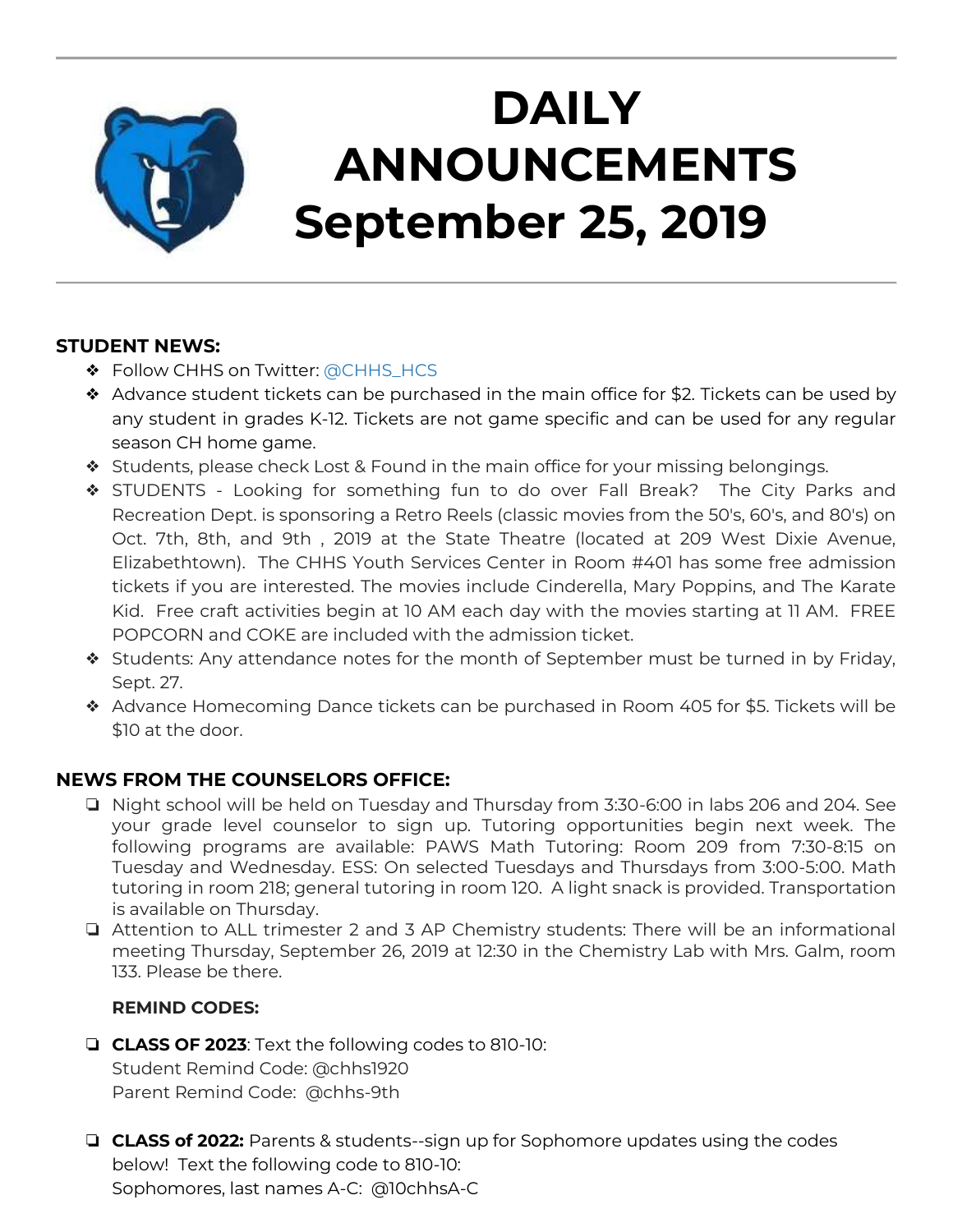

# **DAILY ANNOUNCEMENTS September 25, 2019**

Sophomores, last names D-H: @10chhsD-H Sophomores, last names I-M: @10chhsI-M Sophomores, last names N-R: @10chhsN-R Sophomores, last names S-Z: @10chhsS-Z

❏ **CLASS OF 2021:** Junior Remind Enrollment Information-- Last name A - C - Text the message @atocjunior to the number 81010 Last name D - H - Text the message @dtohjunior to the number 81010 Last Name I - M - Text the message @itomjunior to the number 81010 Last Name N - R - Text the message @ntorjunior to the number 81010 Last Name S - Z - Text the message @stozjunior to the number 81010

❏ **CLASS OF 2020:** Students can only join ONE student account for these. Parents can join only ONE parent account. **Student Accounts:** Senior Class Information--Text @chhssrinfo to 81010; Senior College Information--Text @srcollege to 81010 (includes Senior Class Information); Early College Seniors-- Text @cdk632 to 81010 (Includes Sr Class and Sr College) **Parent Accounts:** Senior Class Parent Information--Text @3g94ke to 81010; Senior Parent College Information--Text @kfgd72 to 81010 (includes Senior Class Information); Early College Seniors--Text @cdk632 to 81010 (Includes Sr Class and Sr College)

#### **UPCOMING EVENTS:**

- September 23-September 27: SPIRIT WEEK
	- Wednesday: Time to Play--Jersey/Sports Team
	- Thursday: Time to Party--Frat
	- Friday: Time to Rep-- Class Colors (9th=Yellow, 10th=White, 11th=Navy, 12th=Columbia)
- September 27: Football Homecoming Game/Dance-- Theme is Decades!
- October 3: Underclass picture retakes
- October 7-11: No School/Fall Break
- October 14: No school for students. PLD for faculty & staff

#### **CLUB NEWS:**

- → Game Club members meet every Monday after school until 5:30 with Mr. Menendez in room 129.
- → Central Hardin is celebrating National German week from September 30 October 4..
- ➔ Drama Club, with members of CHHS faculty, will perform *The Laramie Project* at the PAC